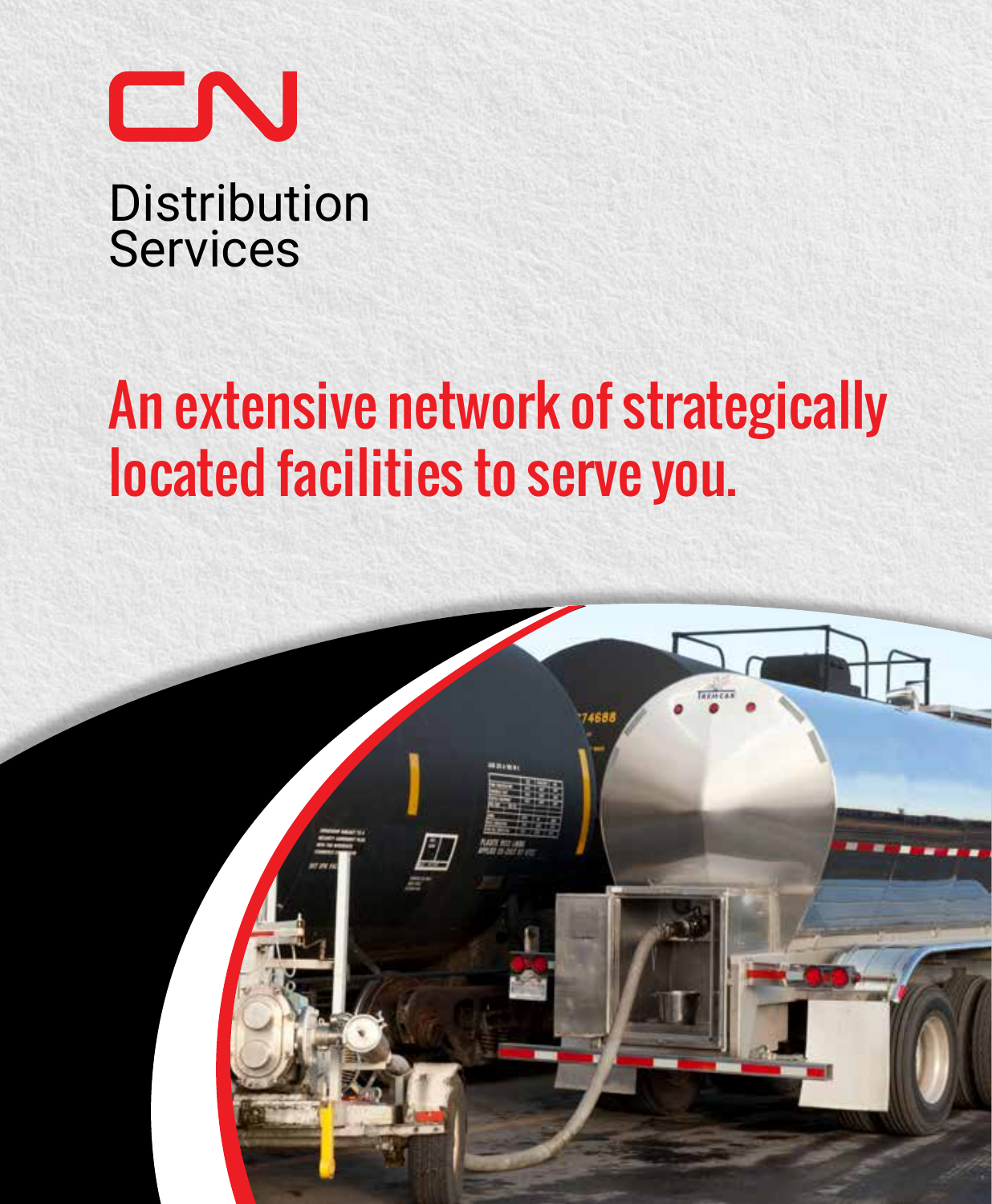# CN

**Moncton** 

Saint John

**Montreal** Quebec City

> 3 2

Hamilton **O** Brockville

Detroit

**Toronto** 

Flat Rock

Warren

**Memphis** 

# We can do it.

Your supply chain has many working parts and CN's job doesn't stop at rail. We go the extra mile to offer our customers value-added services to help you reach your target market. We can handle liquid through our CargoFlo service, and all other bulk commodities through our network of warehouse and distribution centers. With capabilities for shipping, transloading, stuffing and storing a diverse range of commodities, we truly mean it when we say "We can do it."

The CN transload Advantage **From truck to rail or rail to truck - get the economy of long-distance** rail transportation with the flexibility of short-haul truck delivery.

- **Quick and easy access to major North American markets**
- **Direct connection to CN's extensive rail network for faster transit times**
- **Specially engineered equipment to meet customers' needs**
- **Efficient scheduled operations with automated EDI transactions**
- **Comprehensive management system for total cargo traceability**







Vancouver North<br>Vancouver **Q2** Surrey

Prince George<sup>O</sup>

Ashcroft

Fort McMurray

Saskatoon

North<br>Battleford

**Scotford** 

Bienfait

Winnipeg

Atikokan

Hay River

Calgary

Edson



CN rail network

CN distribution facilities